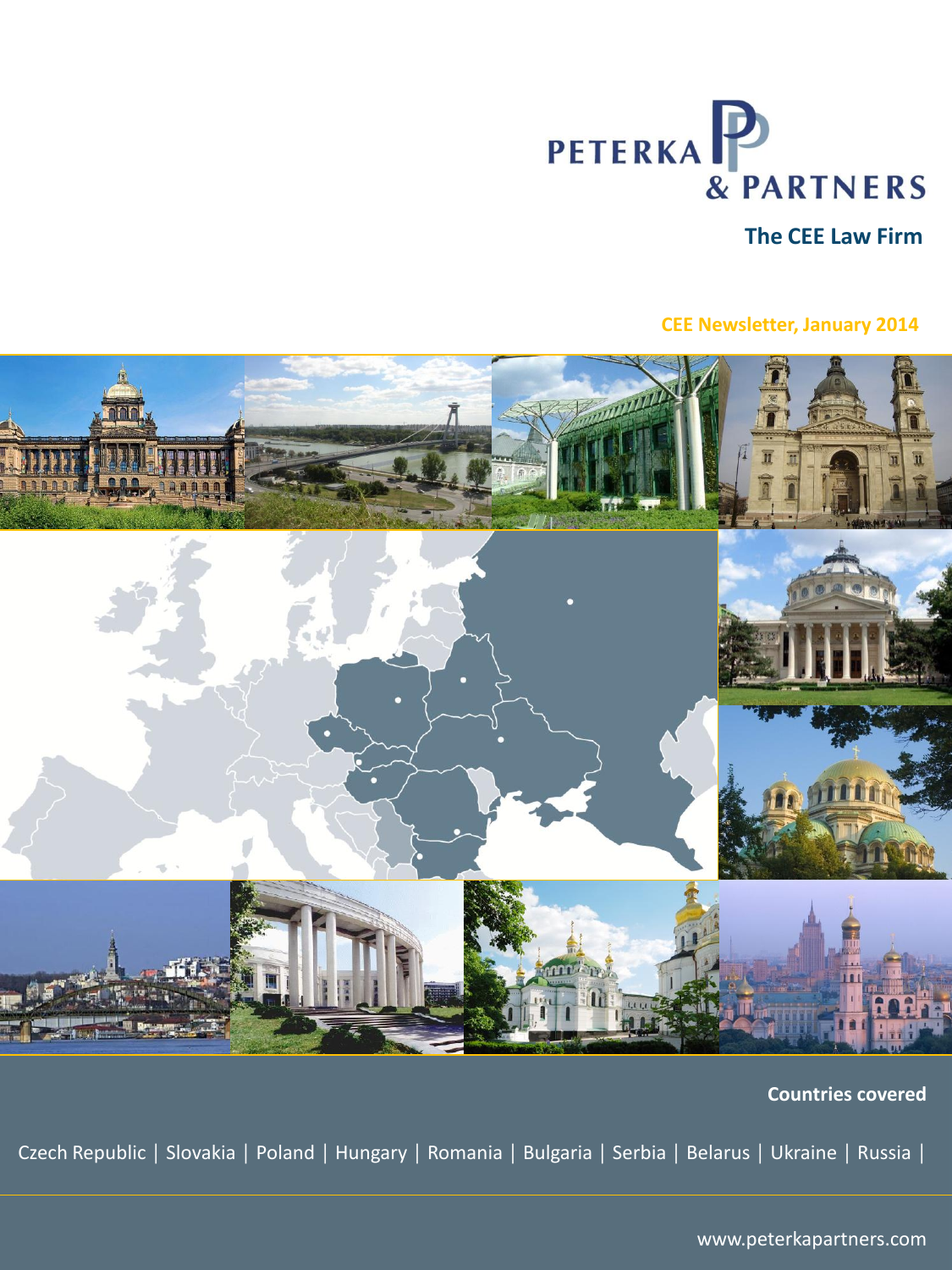#### **Slovakia**

#### **Justice Ministry's Statutory Instruments for Insolvency Legislation**

The Justice Ministry's Regulation No. 397/2013 Sb., amending Regulation No. 311/2007 Sb., on rules of order of insolvency proceedings and the application of certain provisions of the Insolvency Act, as amended by Regulation No. 70/2011 Sb., and Regulation No. 398/2013 Sb., amending Regulation No. 313/2007 Sb., on insolvency administrators' fee and compensation for their outof-pocket expenses, remuneration to members and substitute members of creditors' committees and compensation for their necessary expenses, as amended by Regulation No. 488/2012 Sb., took effect on 1 January 2014.

The first regulation defines elements of the file record on information admitted or provided by the insolvency court and the reorganisation plan and the obligatory content of the notice of inclusion of items, rights, claims and other property values in the list of the estate and the notice of the application of claims against the estate or claims equal to claims against the estate. The second regulation regulates insolvency administrators' fees in bankruptcy, reorganisation and the discharge of debts and compensation for out-of pocket expenses incurred by insolvency administrators.

## **The Act on State Budget of the Czech Republic**

Act No. 475/2013 Sb., on State Budget of the Czech Republic for 2014 and an amendment to Act No. 504/2012 Sb., on State Budget of the Czech Republic for 2013, as amended by Act No. 258/2013 Sb., was published in the Collection of Laws on 31 December 2013. The state budget deficit increased from CZK 100 billion to CZK 112 billion.

#### **Tax Licences for Companies**

In December 2013 an amendment to the Income Tax Act effective from 1 January 2014 introduces the minimum tax applicable to resident legal entities (Tax License). The Tax License may range from €480 to €2,880 depending on conditions such as the registration of the entity for VAT and revenues. Newly established companies will be exempt from Tax Licenses in the first year of their business activities.

#### **Collective Agreements of a Higher Degree**

National Council of the Slovak Republic broke the presidential veto and re-adopted an amendment to Act No. 2/1991 Coll. on collective bargaining which substantially restricts freedom of employers with more than 20 employees. From January 1, 2014 the employers lost their right to disagree with extending the binding of collective agreement of a higher degree.

The Extension of the collective agreement of a higher degree may occur upon a decision of the Ministry of Labor. Therefore if the collective agreement in company provides employees' standards to a lesser extent than collective agreement of a higher level, the employer will be obliged to provide employees with these higher standards.

#### **Electronic Mailbox**

From January 1, 2014 every adult Slovak citizen has own electronic mailbox on the Central Public Administration portal www.slovensko.sk. Therefore it is currently created around 4,5 million mailboxes. Electronic mailboxes are designed to enable electronic communication of citizens and entrepreneurs with public administration. Access to electronic mailboxes for all Slovak citizens is a further step to the setting up of electronic communication as the preferred form of communication between individuals and the public authorities.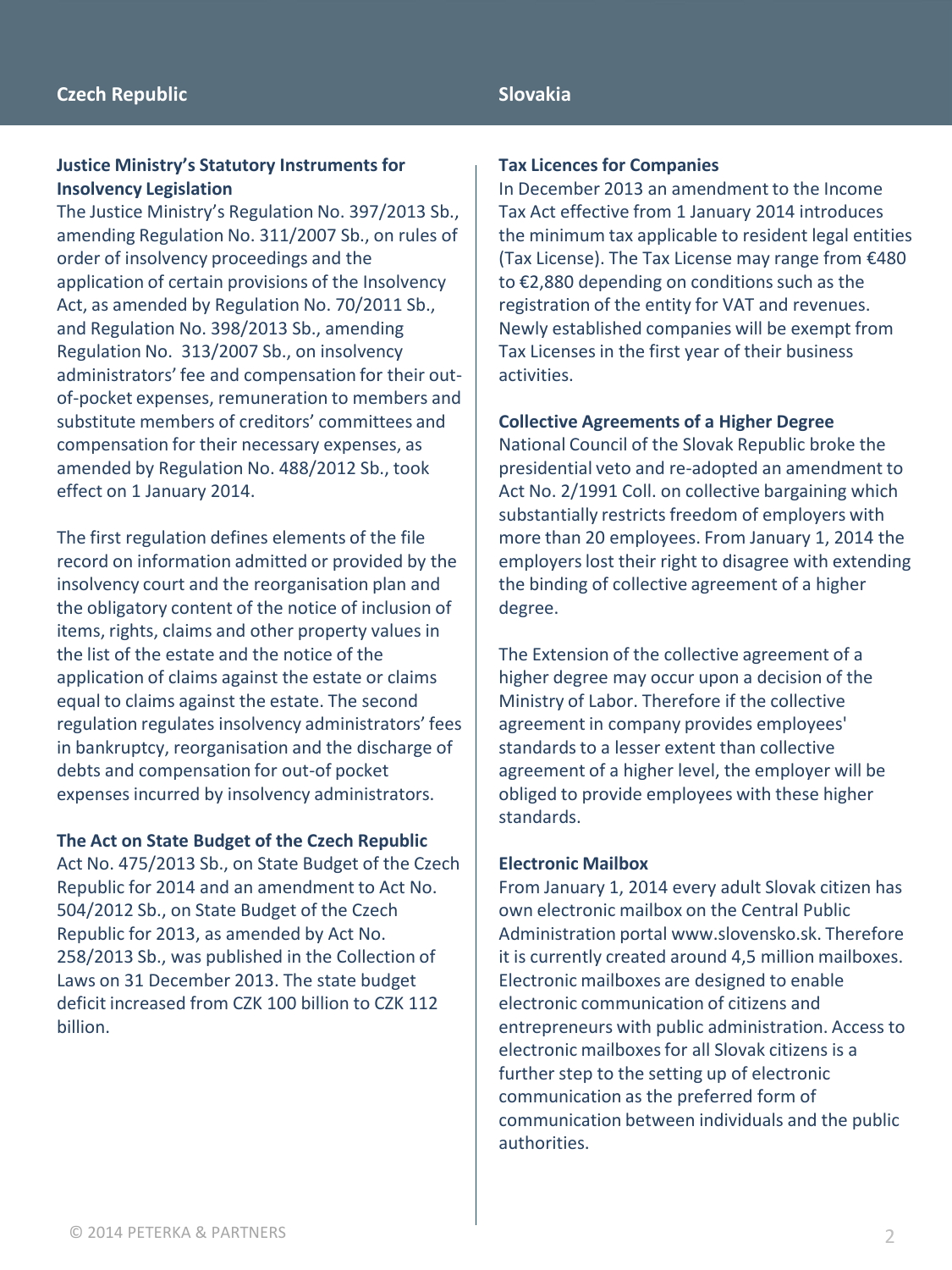#### **Standardised Models of Official Documents to further facilitate Entrepreneurship**

The Polish Government has recently put into place a programme for the standardization of documents in administrative proceedings. This should allow for further digitalization and facilitation of administrative proceedings related to starting up and conducting economic activity by entrepreneurs. Entrepreneurs will choose between filing a standard set of paper documents and submitting them electronically via the Electronic Platform of Public Administration Services (Polish abbreviation: ePUAP).

## **Time for Commencing Economic Activity will be shorter by almost 17 Days**

According to a proposed law adopted by the Government, the time necessary for effectively commencing economic activity will be shortened by almost 17 days. Thanks to automatic exchange of information, the tax ID number, allowing for issuing invoices, will be granted immediately upon registering with the National Court Register. In practice this should allow for the effective registration of a LLC within 7 days of filing the motion to register.

## **Proposed Law on Renewable Energy Sources finalized at the Ministry of Economy stage**

A proposed law focuses on a new system of support for producers of energy from renewable sources. Production of energy will be subsidized through an auction system – the producer which offers the lowest price of such energy, will receive a guarantee of its purchase for up to 15 years. Such auctions will take place once a year. Small producers (installations under 1 MW) will have at least a 25% share in each auction. The costs for the whole subsidized system will be passed on to users via an "RES fee". The proposed law should come into effect at the beginning of 2015.

## **Discrimination against Mothers who are leadingposition Employees ended**

The continuous fine-tuning of the new Hungarian Labour Code introduced in 2012 is still not complete. The newest amendments are concealed in an Act modifying over 180 different Acts pursuant to the new Civil Code. The changes affect female employees working in what are defined as "leading positions" and at the same time engaged in, or preparing themselves for, the role of motherhood.

Currently, the provisions of the employment contract of such a leading-position employee could freely deviate from any of the restrictions of the Labour Code. This wide scope could lead to unreasonable slights in regards to some material restrictions in connection with some protected rights of women, especially mothers. Some of those restrictions, which are naturally significant for the regular workforce, will now be imposed also on leading-position employers.

From the 15 March 2014 on, parties are, for example, not allowed to deviate from the provision regarding the termination of the employment by the employer, which prohibits termination during paid or unpaid parental leaves. Also, in an employment contract, it will no longer be allowed to include the possibility of instructing mothers with a child under three years of age to work during the night.

Due to the fact that these protective changes, restricting both parties, only affect employees in leading positions, the changes are presumably less focused on employees generally being at the mercy of employers, but rather on strengthening and protecting the maternity rights of well-to-do female employees, who are perhaps battling workaholic work-place attitudes.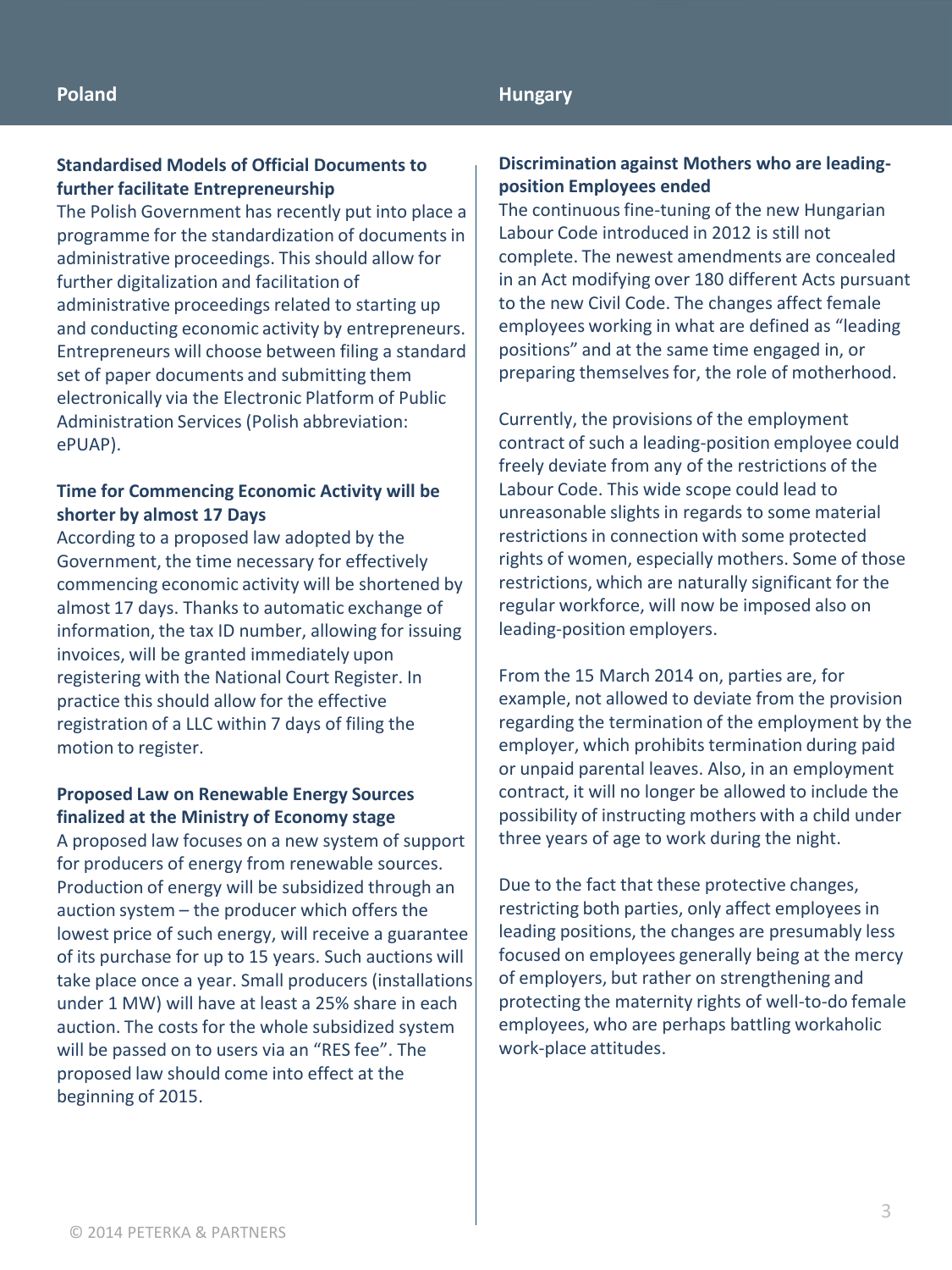## **Bulgaria**

## **Amendments to Government Emergency Ordinance no. 102/2013 regarding the Amendment to Law 571/2013 approving the Fiscal Code**

As of 1 January 2014 certain amendments to the Fiscal Code have come into force, among which we would like to mention:

An increase to the level of excise tax, indexed to the rate of inflation;

An amendment of the VAT payment mechanism for cash collection beginning 1 January 2014 (i.e., VAT for cash collection became optional);

The introduction of a payment requirement for social security obligations for persons who obtain income from rent, beginning 1 January 2014; An exemption from land tax by local councils for the owners of degraded or polluted land that has not been included within a perimeter of improvement (with prior favourable approval of the Ministry of Agriculture and Rural Development and the Minister of Environment and Climate Change), beginning 1 January 2014.

## **Amendment of the Thresholds used for Public Procurement Procedures**

A new EU regulation, EC Regulation no. 1336/2013 (Regulation 1336/2013) regarding the amendment of the thresholds used for the attribution of awarding contracts for public works or services has been adopted. It provides, inter alia, the following: Announcements regarding participation and awards should be published with the Official Journal of the European Union; and

The applicability of the public procurement procedures for contracts that are financed with more than 50% by a contracting authority.

The amended thresholds are as follows: for work contracts, from 5,000,000 euro to 5,186,000 euro; for services contracts, from 200,000 euro to 207,000 euro.

Regulation 1336/2013 is applicable to all EU member states and entered into force on 1 January 2014.

#### **Special Employment Contracts for Interns in Bulgaria**

An amendment to the Bulgarian Labour Code introduced to the National Assembly by the Bulgarian Government focuses on new guidelines for internship contracts. This change is motivated by the necessity of supporting the employment of young people. At present, the internship contract has no explicit legal regulation which, in practice, leads to different approaches. It is anticipated that the internship contract will have the status of a special kind of employment contract.

According to the draft of the law, young people up to twenty-nine years of age who have no experience in a particular field could be recruited by virtue of an employment contract. Such a contract could be concluded with one person, only once, and could have the duration of at least one, and up to nine, months.

It is envisaged that the intern would have a mentor to supervise and support him/her throughout the learning and working process. The mentor shall have at least three years of relevant experience. Successful completion of the internship would be proven through an examination. A respective certificate issued by the employer is to be granted to the intern.

Currently in Bulgaria internships without monetary compensation are very common. In this respect a very important innovation will be the right of remuneration of the intern. The amount of this remuneration shall be negotiable but the draft of the law stipulates that the minimal remuneration due shall not be less than the respective minimum wage of the country. As of 1 January 2014, the minimum wage in Bulgaria has been increased and is now BGN 340 (approximately EUR 170).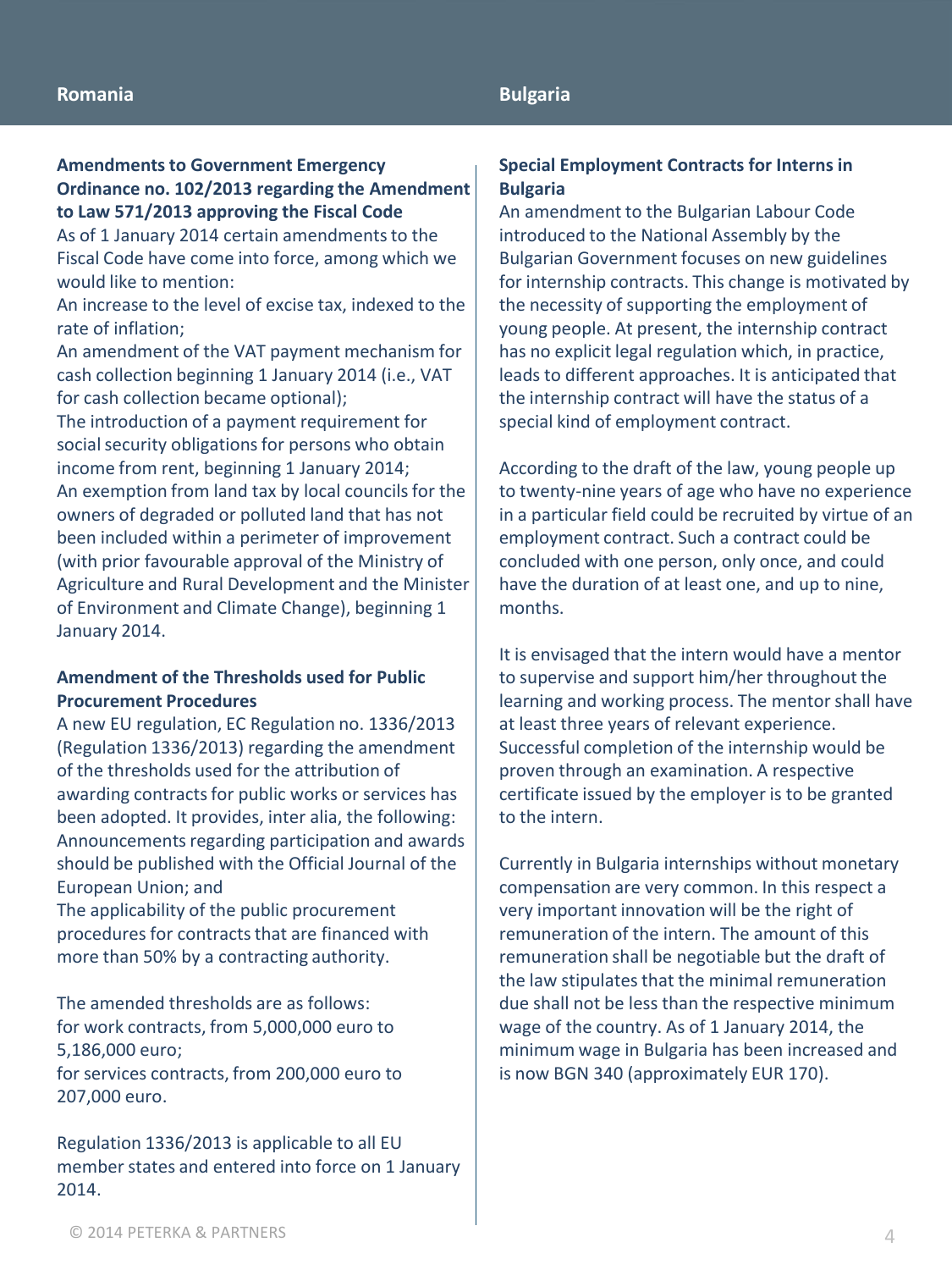#### **Belarus**

#### **Serbian Insurance Act to be amended soon**

Amendments to the Serbian Insurance Act will be adopted soon. One of the most important novelties will be the obligation of insurance companies to separate life and non-life insurance activities; also, the market of (re-)insurances for natural disasters such as floods, droughts and earthquakes will be liberalised in line with Serbia's obligations accepted when joining the World Bank project related to reinsurance against natural disasters. The amendments are expected to be elaborated and presented to the Serbian Parliament for adoption by the end of Q2 of 2014.

## **Curfew as new Sanction**

Curfew will be introduced in Serbia's system of sanctions as a new "alternative sanction" (alongside the already applicable community service and probation). At this, a new regulation on curfew will be adopted soon and special enforcement and surveillance bodies will be established gradually in about 15 cities throughout Serbia. The introduction of curfew as an alternative sanction for minor criminal offences will generate considerable savings in the State budget (as alternative sanctions are less expensive than maintaining convicts in prisons) and optimise re-integrations of criminals into society.

#### **Serbia's moves towards WTO Membership**

Recent amendments to Serbian Acts regulating genetically modified organisms and excise duties levied on alcohol make accession to WTO membership faster. Especially in terms of GMO's, a number of restrictive provisions of Serbian legislation are removed, entailing a liberalization and further transparency of the Serbian market.

#### **Tax Law Changes**

As of 2014, advocates and notaries can use the simplified tax system (STS). Some entrepreneurs, on the contrary, will be deprived of this opportunity. Those entities which transfer property rights on trademarks, licenses, and service marks will be unable to use STS.

The reduced rate of 2% for companies which use STS (applicable to the revenue from sales outside Belarus of goods, property rights, intellectual property) in the implementation of export has been canceled. Payment of income tax: in 2014, instead of bonus depreciation in costs accounted for, taxation can include investment deduction. This is calculated as a percentage of the original value of fixed assets, as well as formed in the accounting value of investments in fixed assets in connection with their reconstruction, modernization and restoration.

The reporting period for income tax from January 1 of the calendar year has been changed to reporting quarterly.

The tax on imputed income will be applied to the smallest of organizations providing services for the maintenance and repair of vehicles. The base will be the imputed income established in legislation plus the exceeding of that temporary income fixed by legislation.

A new kind of control – the observation chronometer method was introduced. The introduction of this method is aimed at strengthening the control of business entities that operate in the field of catering, consumer services and medical services. The principles for determining the selling price of goods for tax purposes has been fixed.

Foreign trade transactions for the sale of goods are subject to tax control if the price of the transaction (with one entity/individual) is greater than 60 billion BYR during the calendar year and deviates by more than 20% of the market price on the date of sale.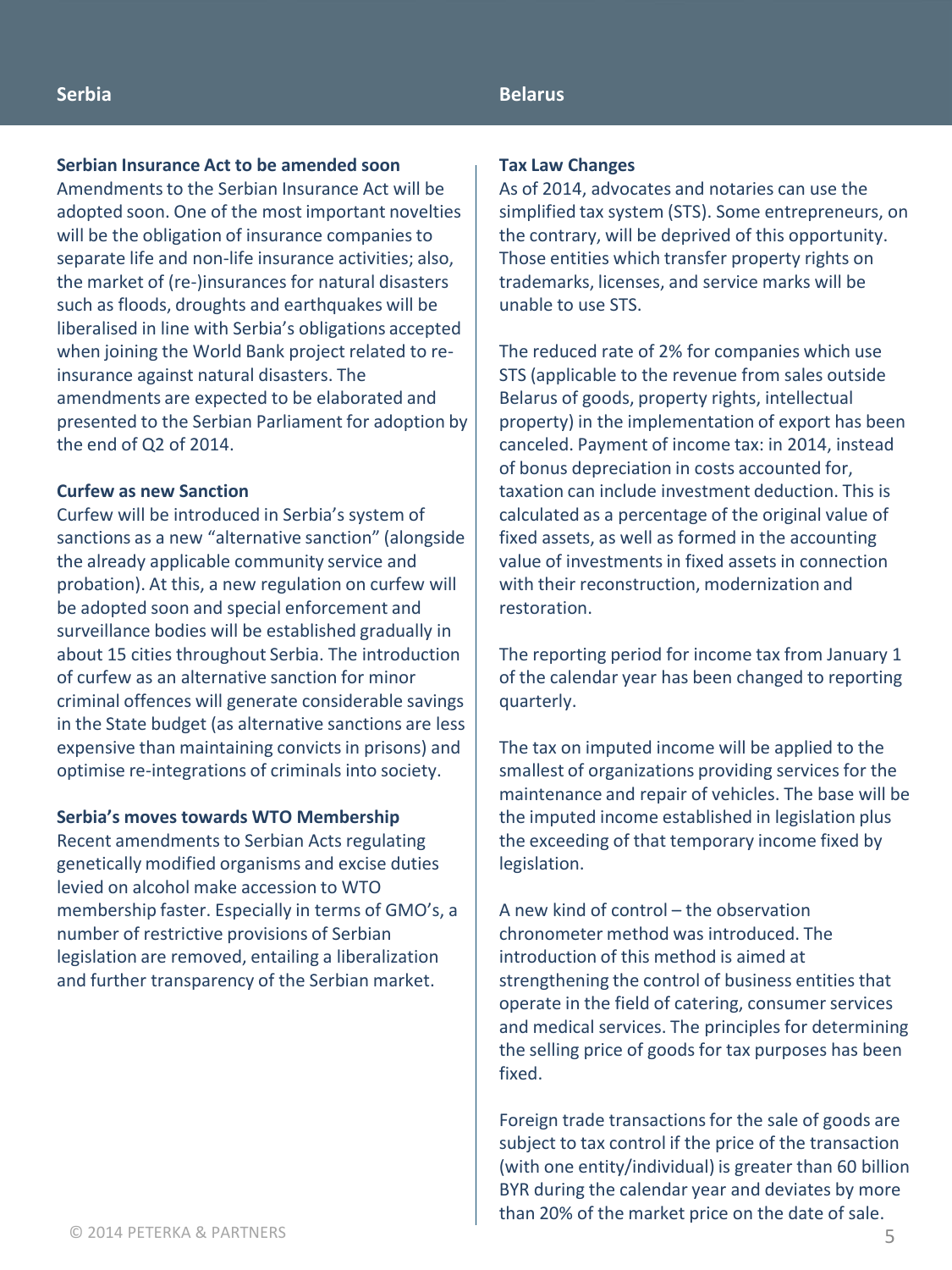## **Russia**

## **Law on Additional Measures to Protect the Security of Citizens**

On 17 January 2013, the President signed Law No. 721-VІІ "On Amendments to the Law of Ukraine 'On Judiciary and the Status of Judges' and Laws of Procedure Regarding Additional Measures to Protect the Security of Citizens". The law maps out administrative liability for participation in meetings, demonstrations and other public events in masks, helmets and other methods of disguise, criminal liability for slander, and toughens the liability for intentional failure to obey a court decision that came into force. The law states that provision of access to the Internet is subject to licensing and that telecommunications operators may limit access to Internet resources to its subscribers on the basis of the decision of an authorized body where the dissemination of certain kinds of information is concerned.

## **Criminal Proceedings in Absentia**

On 17 January 2013, the President of Ukraine signed Law No. 725-VІІ "On Amendments to the Criminal Procedure Code Regarding Criminal Proceedings in Absentia". The law provides the possibility of conducting criminal proceedings without a person who has avoided arrival to a pre-trial investigation or trial.

## **Criminal Liability for Denial or Attempted Justification for the Crimes of Fascism**

On 17 January 2013, the President signed Law No. 729-VІІ "On Amendments to the Criminal Code of Ukraine Regarding Liability for Denial or Attempted Justification for the Crimes of Fascism". The law determines that public denial or attempted justification for the crimes of fascism, and production or the distribution of materials which attempt to justify fascist crimes are subject to criminal liability.

#### **Changes to the Russian Notaries Act**

Federal Law No. 379-FL, of 21 December 2013, amends articles of Fundamental Principles of Legislation of the Russian Federation concerning Notary Services (the Russian Notaries Act). This law adds new provisions for a Single Notary Information System to the Russian Notaries Act. This new system is an automated information system owned by the Federal Notary Chamber, intended for automation of data collection and processing of information on notary activity. The Law prescribes that for notarization with electronic documents and transferring data to the Single Notary Information System, the notary uses a certified digital signature, and that notary activity can be completed on the basis of an electronic document signed with the certified digital signature of a person who has applied for the notary's services.

## **Liberalization of Antitrust Laws: Exceptions for Notification Procedures for a Number of Economic Concentration Transactions**

Federal Law No. 423-FL "On Amending the Federal Law 'On Protection of Competition'" shall come into force on 30 January 2014. This law eliminates the need to notify the antitrust authority on transactions (operations), except for a number of intra-group transactions. Now, certain intra-group transactions will not require any notification given to, or consent from, the antitrust authority. An example of such a transaction would be a transaction between a parent company and its subsidiaries in which it owns directly or indirectly more than 50% of shares (stakes).

*This Newsletter is for general guidance only. Under no account can information included in the articles be considered to be a legal opinion, recommendation or any legal service and may not be considered a basis for any decision or conduct.*

*If you receive this Newsletter by mistake or wish not to receive it any longer, please email us at office@peterkapartners.cz and we will remove you from*